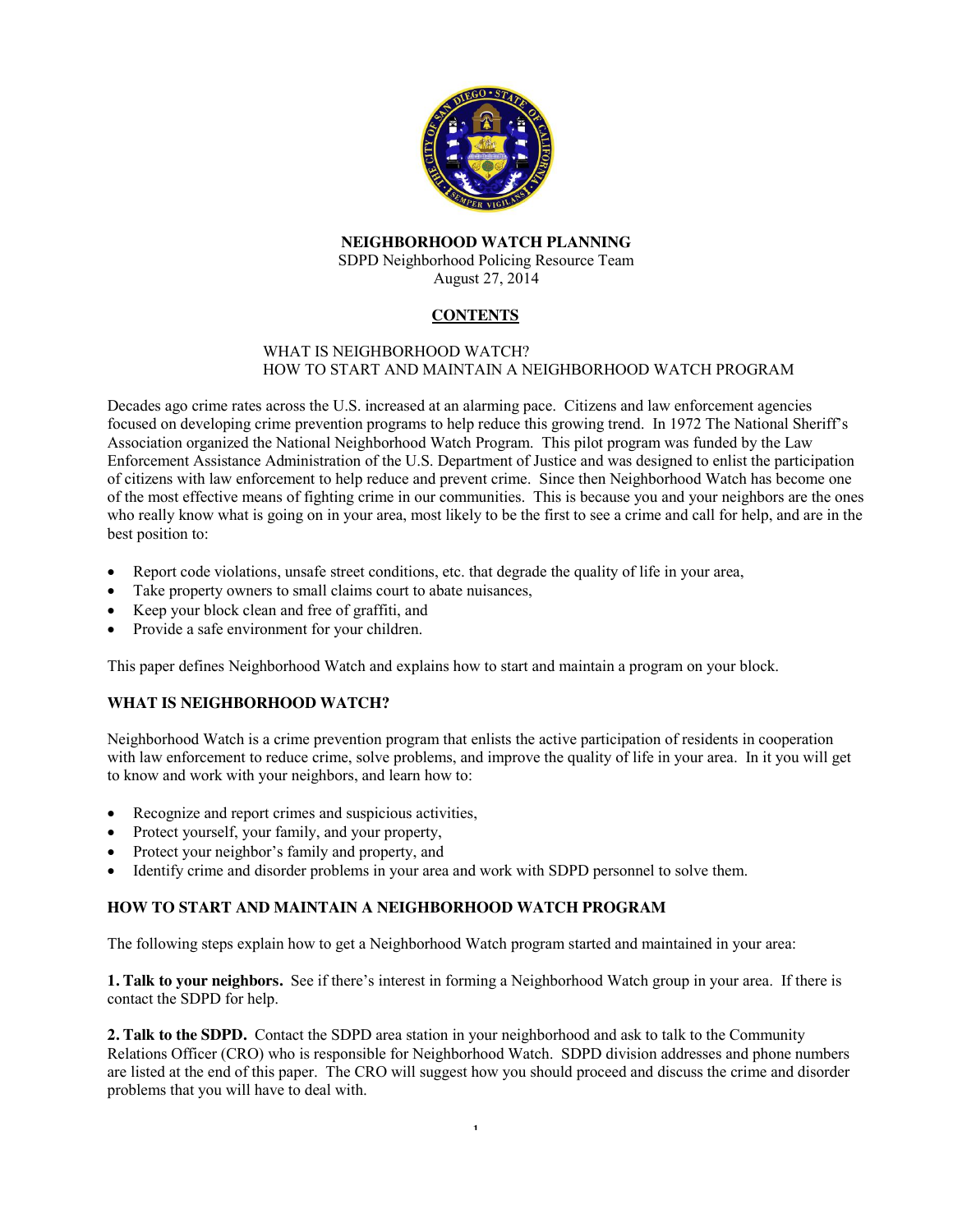**3. Talk to your neighbors again.** Tell them about the benefits of a program and the problems to be addressed. Ask about convenient times and places for the first meeting. Be sure to mention that Neighborhood Watch does not require frequent meetings or personal risks, and that a CRO will be invited to the first meeting to answer questions.

**4. Planning the first meeting.** Select a date, time, and place for the first meeting. Invite the CRO. Meetings are usually held at a home, school, church, or community center. They can also be held at a SDPD area station or storefront office. Send out meeting announcements a few weeks ahead of the date. You can distribute fliers, make phone calls, or send e-mails. Send out reminders a few days before the meeting.

Prepare an agenda and sign-in sheet for the first meeting. Ask the CRO to talk about the crime and disorder problems in your area, how to get crime and crime prevention information on the SDPD website at **www.sandiego.gov/police**, and how the partnership with the SDPD will work. The meeting should last about one hour. Consider providing refreshments, e.g., cookies and coffee. The agenda should allow time for questions, answers, and other topics.

**5. First meeting.** The first meeting is critical in forming of a group. All attendees should introduce themselves and sign a sheet with their names, addresses, home and cell phone numbers, and e-mail addresses so they can be contacted about future meetings and activities. They should be assured that their personal information will not be given to anyone without their permission. The CRO will talk about the topics listed above and answer questions. Then the group should define the area to be covered and select a Block Captain or Co-Captains.

The area covered by a group in a neighborhood with single-family homes can range from several homes on one side of a street to several blocks with homes on both sides of the streets. The area can also include neighborhood parks, canyons, etc. The area covered in a neighborhood with apartment complexes can range from a single complex to several complexes.

The initial duties of the Block Captain or Co-Captains are listed below:

- $\bullet$  Compile a membership list
- Develop an area map with home addresses
- Collect money for Neighborhood Watch signs, and post and maintain the signs

Neighborhood Watch signs and sign hardware approved by the SDPD can be obtained from CSI Signs at **(858) 277- 3858**. It is located at 7450 Ronson Rd., San Diego 92111. You can see its signs on its website at **[www.csisigns.com](http://www.csisigns.com/)**. Click on View Full Portfolio and then on Neighborhood Watch Aluminum. There you can also download a one-page Neighborhood Watch Order Form to complete and mail, fax, or bring in the CSI Signs. Or you can order Neighborhood Watch signs and other materials online from the National Neighborhood Watch Institute at **[www.nnwi.org](http://www.nnwi.org/)**. Neighborhood Watch groups are free to buy signs from any company and do not need SDPD authorization to do so. Signs can be installed with permission on private property or utility poles, with perforated metal tape on City street light poles, or at least 7 feet above the grade level on City street signs. They cannot be installed on any traffic control sign or city tree. After installation the exposed bolt threads should be crimped to prevent theft of the sign.

**6. Continuing duties of the Block Captain or Co-Captains.** After the group is formed their duties will depend on their organizational skills and interests, and the nature and objectives of the group. The following are some possibilities

- Recruit new members
- Maintain a membership list and area map with home addresses
- x Keep members informed about area crime and disorder
- Try to see group members frequently
- Establish and maintain phone number and e-mail address trees that group members can use to contact residents in an emergency
- Develop an area activity profile to help members recognize unusual or suspicious activities in the area. This could include vehicle descriptions, work hours, school hours for children, and scheduled services, e.g., gardening
- Act as a spokesperson for the group
- Serve as liaison with the SDPD